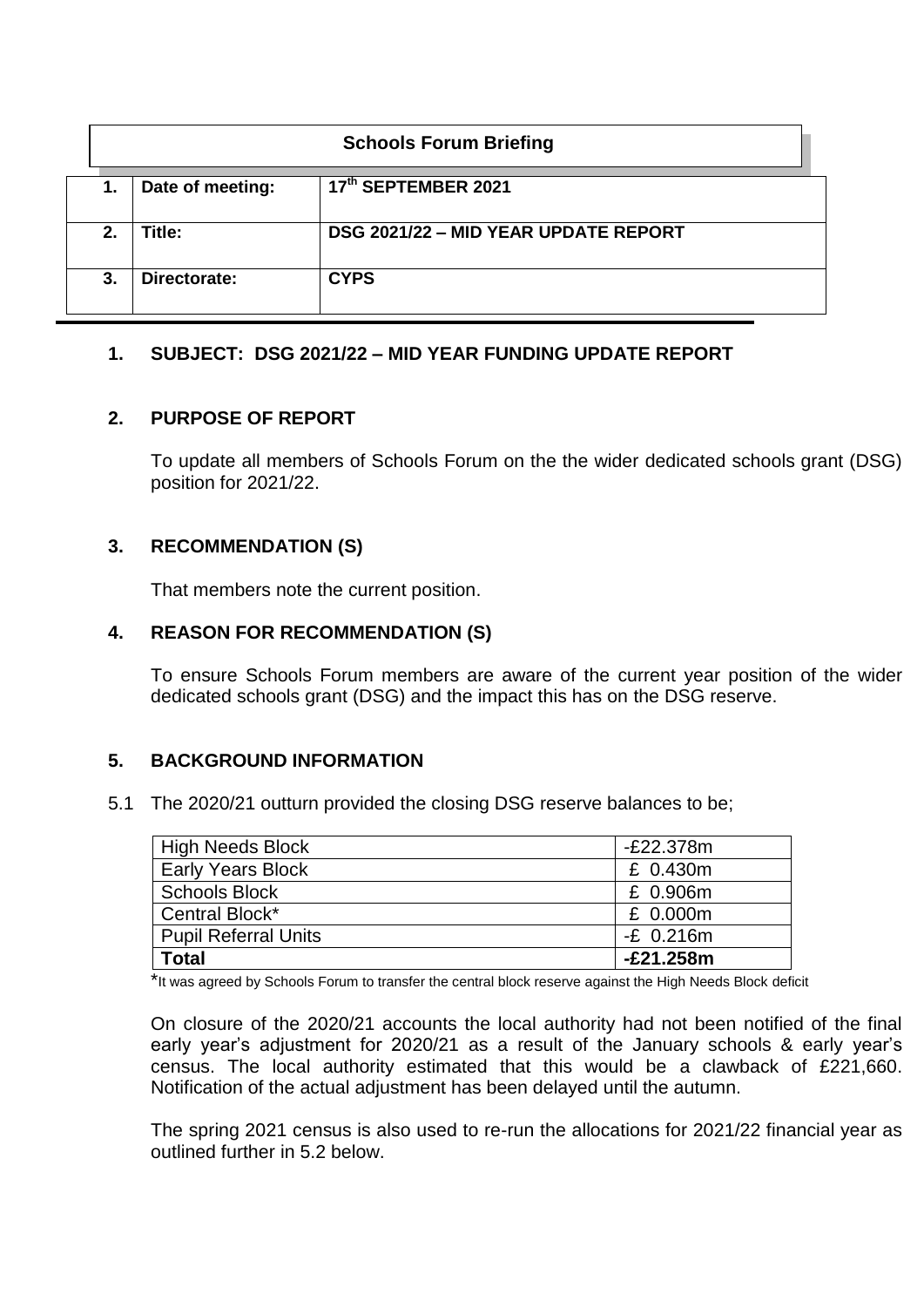## 5.2 2021/22 overall DSG position

The initial allocations were issued in December 2020 and the latest July 2021 allocations have been updated as follows;

|                                                                  | Dec 2020      | <b>Jul 2021</b> | Movement     |
|------------------------------------------------------------------|---------------|-----------------|--------------|
|                                                                  | $(\text{Em})$ | (£m)            | (£m)         |
| Schools<br>block<br>(incl.                                       | £211.310m     | £211.310m       | Nil          |
| academy allocations)                                             |               |                 |              |
| Central schools block                                            | £1.371m       | £1.371m         | Nil          |
| High Needs block (incl.                                          | £42.159m      | £42.192m        | $(+£0.033m)$ |
| EFA funded places)                                               |               |                 |              |
| Early Years block (inc.<br>estimated Jan 20 Census<br>Adjustment | £17.942m      | £17.942m        | Nil          |
|                                                                  |               |                 |              |
| <b>Total</b>                                                     | £272.782m     | £272.815m       | (E0.033m)    |
|                                                                  |               |                 |              |

*The above table excludes block transfers*

The High Needs adjustment can be analysed as:

```
Additional Funding for Imported Places (Jan 21 Census) (£33k)
```
This adjustment is to reflect any changes either in the placement by a local authority of pupils in schools and colleges located in other local authority areas (exports), or in the funding required by schools and colleges accepting pupils and students resident in other local authority areas (imports).

Excluding EFA direct funding of academies (and high needs places) the revised DSG allocations are;

|                          | Allocation | Additional information                                                      |
|--------------------------|------------|-----------------------------------------------------------------------------|
| Schools block            | £32,979m   | After recoupment for all conversions as<br>notified by the DfE in July 2021 |
| Central schools<br>block | £1.371m    |                                                                             |
| <b>High Needs block</b>  | £35,340m   | Allocation less £6.852m for ESFA direct<br>funded places                    |
| Early Years block        | £17.942m   | Incl. EYPP & DAF funding allocations                                        |
| <b>Total</b>             | £87.632m   |                                                                             |

5.3 As at the end of August (period 5), the anticipated outturn position is as follows:

Early Years are currently forecasting a breakeven position at year end.

High Needs DSG has a forecast overspend of £0.756m based on the DSG recovery plan and included anticipated growth on EHCs numbers and the implementation of new developments linked to the SEND Sufficiency Strategy see table below for details: